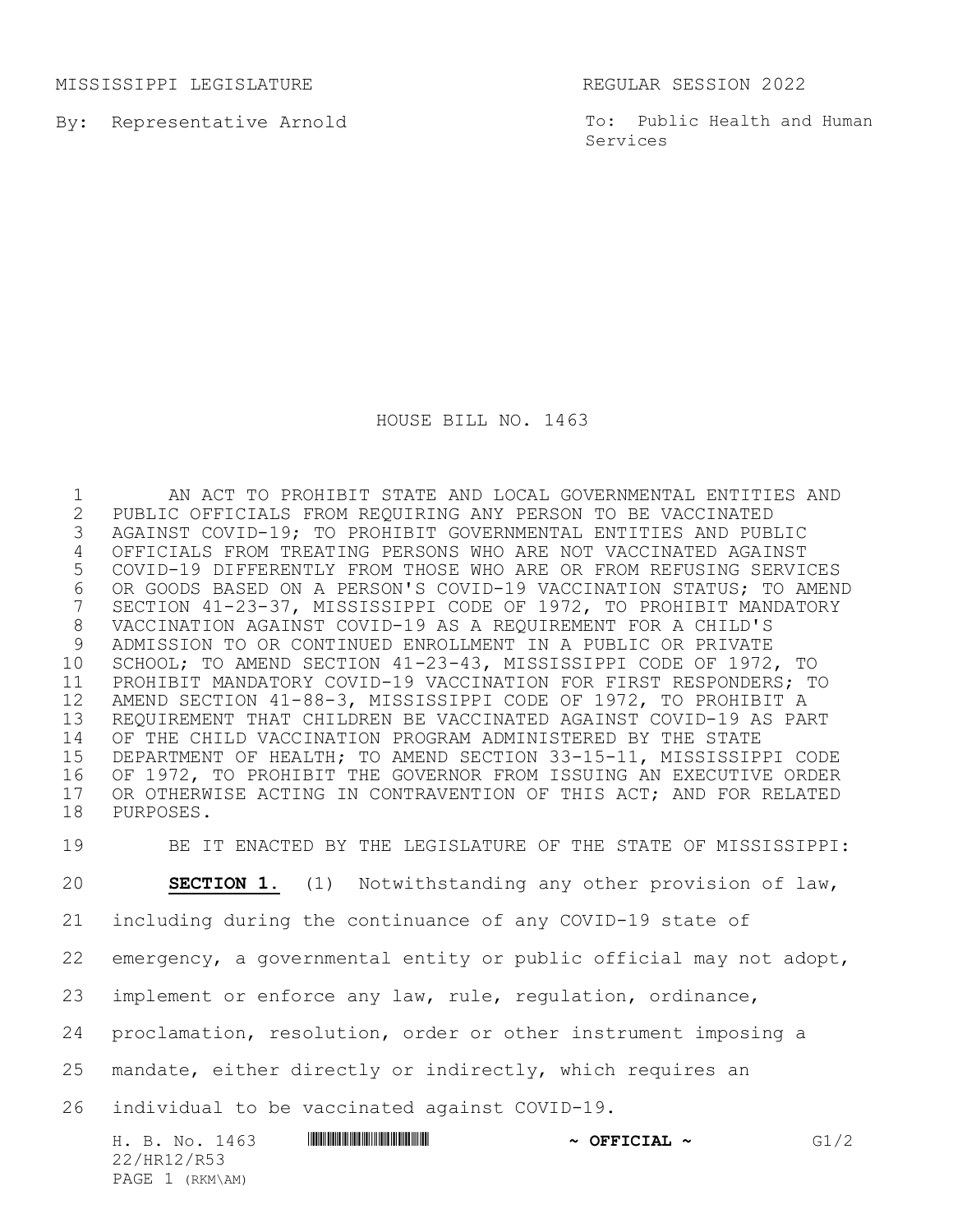(2) (a) Except as provided in paragraph (b) of this subsection, an adult individual may not be required for any reason to be vaccinated against COVID-19 unless the individual chooses to be vaccinated against COVID-19.

 (b) An adult individual who is incapacitated may not be required for any reason to be vaccinated against COVID-19 unless the legal guardian of the incapacitated adult chooses to have the incapacitated adult vaccinated against COVID-19.

 (c) A minor under eighteen (18) years of age may not be required for any reason to be vaccinated against COVID-19 unless the minor's parent or legal guardian chooses to have the minor vaccinated against COVID-19.

(3) A governmental entity or public official may not:

 (a) Require an individual who has not been vaccinated against COVID-19 to engage in or refrain from engaging in activities or precautions that differ from the activities or precautions of an individual who has been vaccinated against COVID-19;

 (b) Refuse, withhold from, or deny a person local or state services, goods, facilities, privileges, licensing, educational opportunities, health care access or employment opportunities based on the person's COVID-19 vaccination status; or

22/HR12/R53 PAGE 2 (RKM\AM)

H. B. No. 1463 \*HR12/R53\* **~ OFFICIAL ~**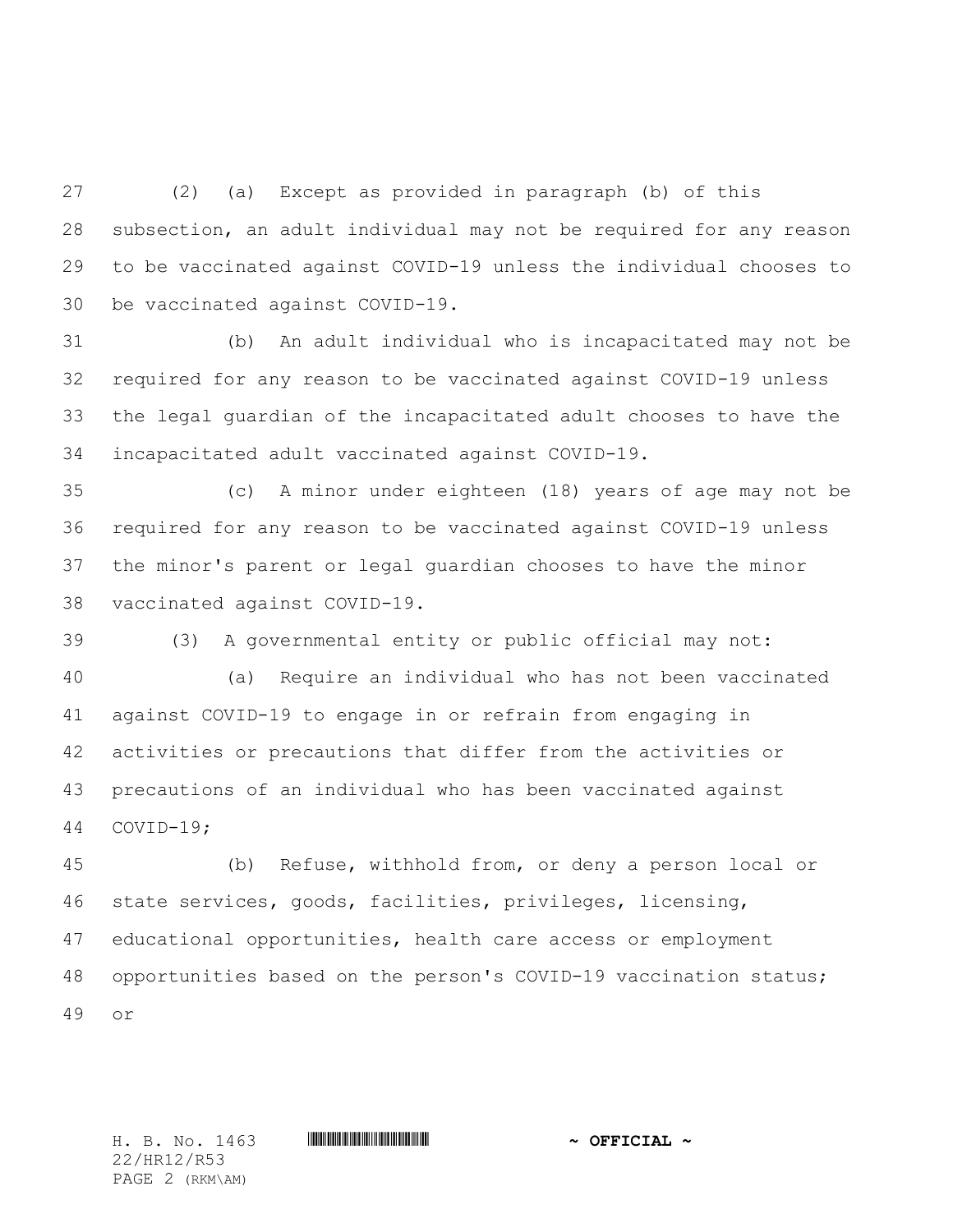(c) Discriminate against an employee in compensation or in a term, condition or privilege of employment based on the person's COVID-19 vaccination status.

(4) For purposes of this section:

 (a) "COVID-19" means the novel coronavirus identified as SARS-CoV-2, the disease, health condition or threat caused by the novel coronavirus SARS-CoV-2, or a virus mutating therefrom, and conditions associated with the disease.

(b) "COVID-19 state of emergency" means:

 (i) A public health emergency related to COVID-19 declared by the United States Secretary of Health and Human Services under Section 319 of the Public Health Service Act (42 USC Section 247d);

 (ii) A Presidential declaration of emergency related to COVID-19 under the National Emergencies Act or the Stafford Act; or

 (iii) A state of emergency related to COVID-19 proclaimed by the Governor of the State of Mississippi under Section 33-15-11(b)(17).

 (c) "Governmental entity" means any branch, board, commission, department, office, agency or other instrumentality of state government or of a county, municipality, school district, community college district or any other political subdivision of this state.

(d) "Public official" means:

H. B. No. 1463 \*HR12/R53\* **~ OFFICIAL ~** 22/HR12/R53 PAGE 3 (RKM\AM)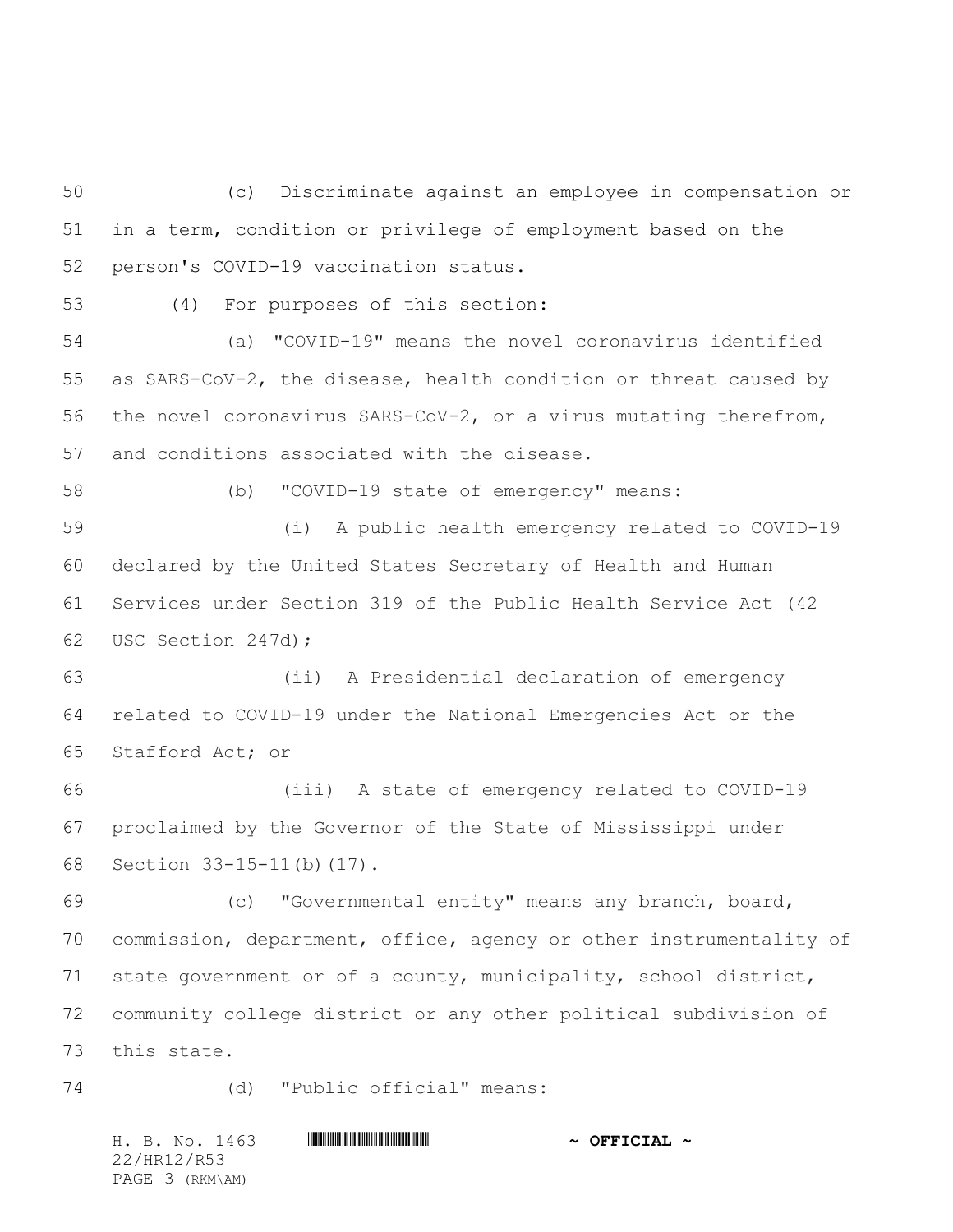(i) Any elected official of the State of Mississippi or any political subdivision of the state or any other body politic within the State of Mississippi; or

 (ii) Any member, officer, director, commissioner, supervisor, chief, head, agent or employee of the State of Mississippi, or any agency of the state, of any political subdivision of the State of Mississippi, of any body politic within the State of Mississippi, or of any other governmental entity created by or under the laws of the State of Mississippi or by executive order of the Governor of the state, any of which is funded by public funds or which expends, authorizes or recommends the use of public funds.

 **SECTION 2.** Section 41-23-37, Mississippi Code of 1972, is amended as follows:

 41-23-37. (1) Whenever indicated, the State Health Officer shall specify such immunization practices as may be considered best for the control of vaccine preventable diseases. A listing 92 shall be promulgated annually or more often, if necessary.

 (2) (a) Except as otherwise provided **\* \* \*** in this section, it shall be unlawful for any child to attend any school, kindergarten or similar type facility intended for the instruction of children (hereinafter called "schools"), either public or private, with the exception of any legitimate home instruction program as defined in Section 37-13-91, **\* \* \*** for ten (10) or less children who are related within the third degree computed

H. B. No. 1463 \*HR12/R53\* **~ OFFICIAL ~** 22/HR12/R53 PAGE 4 (RKM\AM)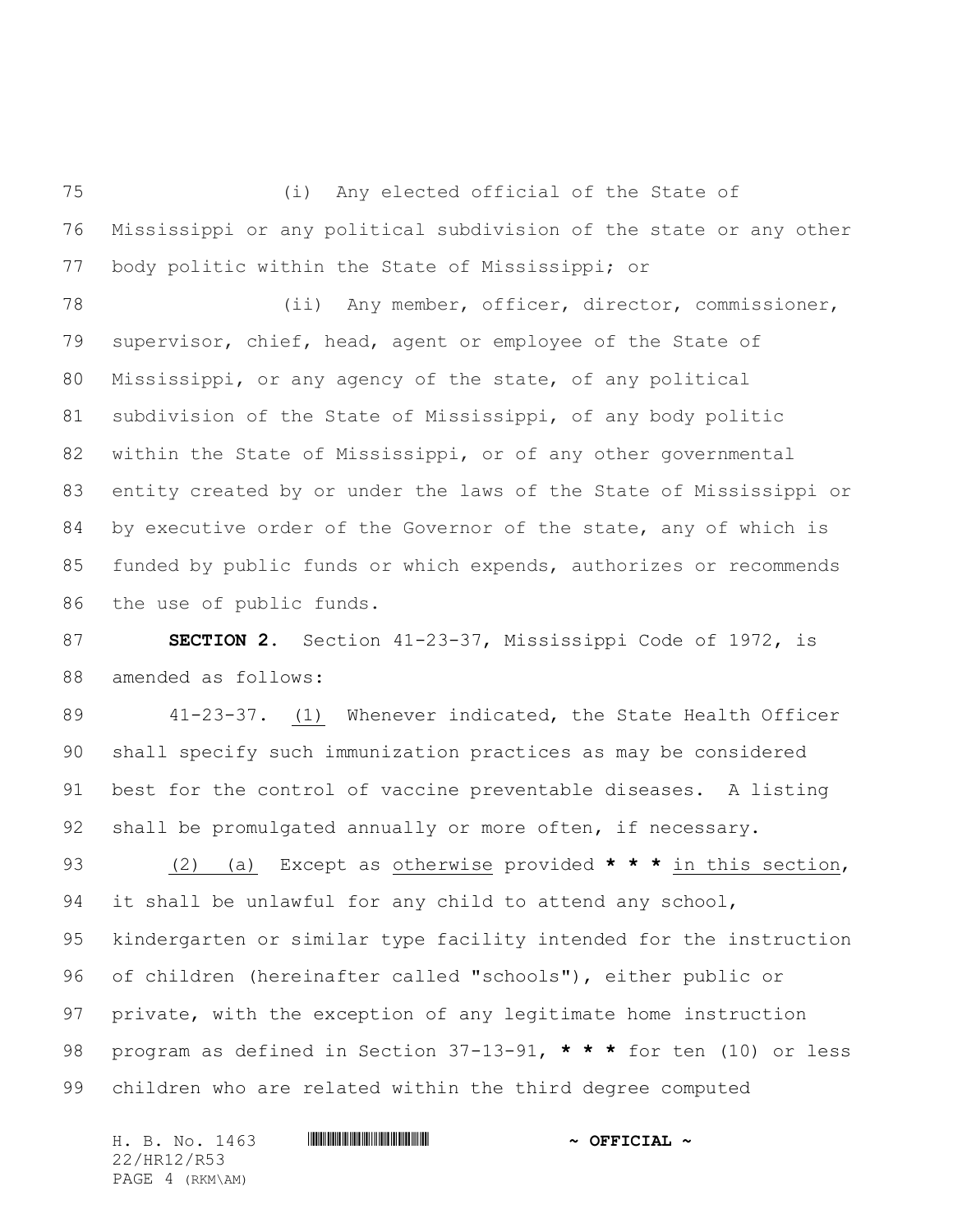according to the civil law to the operator, unless they shall first have been vaccinated against those diseases specified by the State Health Officer.

 (b) Notwithstanding any inclusion of vaccination against COVID-19 on the listing promulgated by the State Health Officer pursuant to subsection (1) of this section, a child may not be required to be vaccinated against COVID-19 as a condition of the child's admission to or continued enrollment in a school. A school may not be held liable for a claim arising from exposure to COVID-19 on the basis that the school failed to require a student to receive a COVID-19 vaccination.

 (3) A certificate of exemption from vaccination for medical reasons may be offered on behalf of a child by a duly licensed physician and may be accepted by the local health officer when, in his opinion, such exemption will not cause undue risk to the community.

 (4) Certificates of vaccination shall be issued by local health officers or physicians on forms specified by the Mississippi State Board of Health. These forms shall be the only acceptable means for showing compliance with these immunization requirements, and the responsible school officials shall file the form with the child's record.

 (5) If a child shall offer to enroll at a school without having completed the required vaccinations, the local health officer may grant a period of time up to ninety (90) days for such

H. B. No. 1463 \*HR12/R53\* **~ OFFICIAL ~** 22/HR12/R53 PAGE 5 (RKM\AM)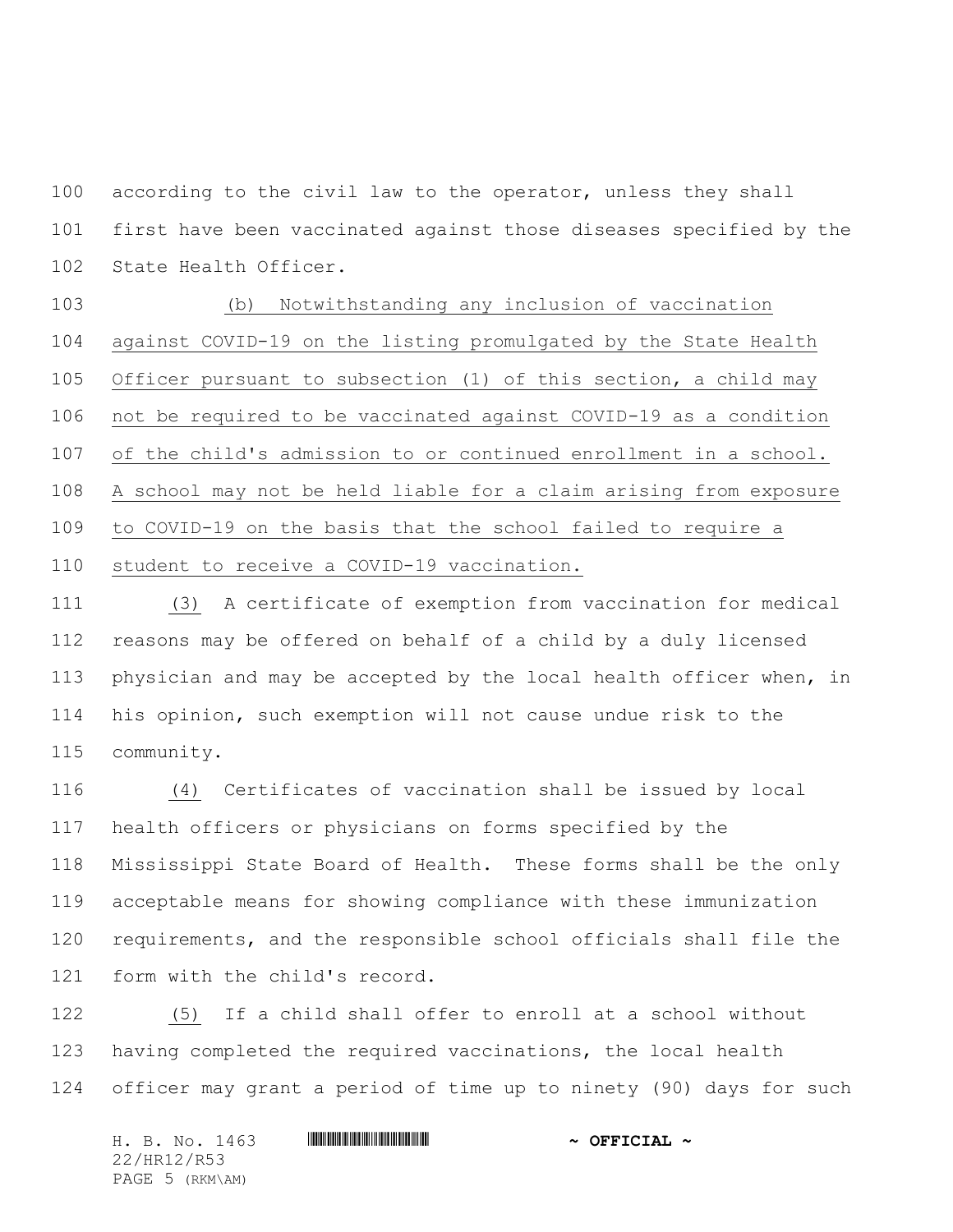completion when, in the opinion of the health officer, such delay will not cause undue risk to the child, the school or the community. No child shall be enrolled without having had at least one (1) dose of each specified vaccine.

 (6) (a) Within thirty (30) days after the opening of the fall term of school (on or before October 1 of each year) the person in charge of each school shall report to the county or local health officer, on forms provided by the Mississippi State Board of Health, the number of children enrolled by age or grade 134 or both, the number fully vaccinated, the number in process of completing vaccination requirements, and the number exempt from vaccination by reason for such exemption.

 (b) Within one hundred twenty (120) days after the opening of the fall term (on or before December 31), the person in charge of each school shall certify to the local or county health officer that all children enrolled are in compliance with immunization requirements.

 (7) For the purpose of assisting in supervising the immunization status of the children the local health officer, or his designee, may inspect the children's records or be furnished certificates of immunization compliance by the school.

 (8) (a) It shall be the responsibility of the person in charge of each school to enforce the requirements for immunization. Any child not in compliance at the end of ninety (90) days from the opening of the fall term must be suspended

H. B. No. 1463 \*HR12/R53\* **~ OFFICIAL ~** 22/HR12/R53 PAGE 6 (RKM\AM)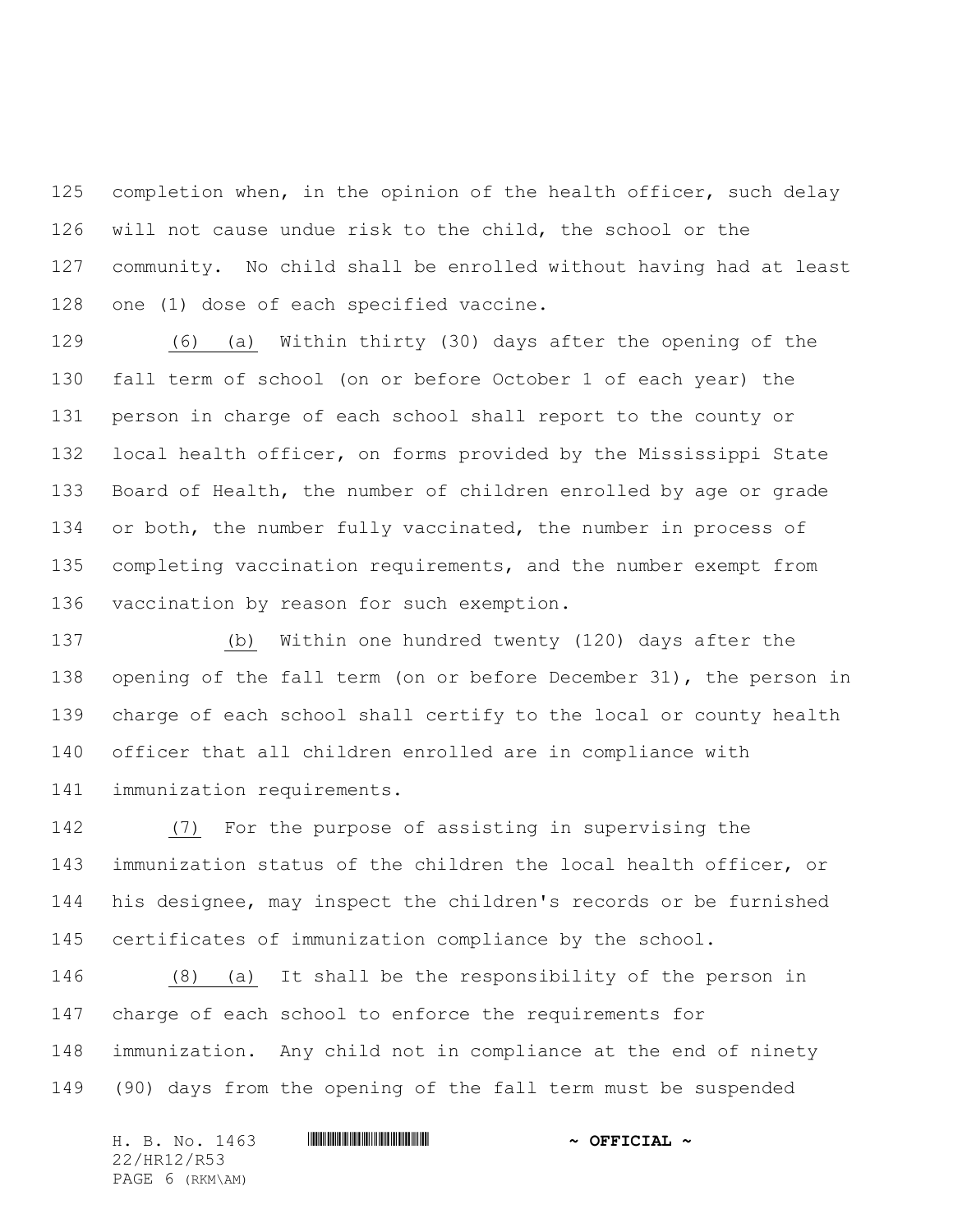until in compliance, unless the health officer shall attribute the delay to lack of supply of vaccine or some other such factor clearly making compliance impossible.

 (b) Failure to enforce provisions of this section shall constitute a misdemeanor and upon conviction be punishable by fine or imprisonment or both.

 **SECTION 3.** Section 41-23-43, Mississippi Code of 1972, is amended as follows:

41-23-43. (1) As used in this section:

 (a) "Department" means the Mississippi State Department of Health, Bioterrorism Division;

 (b) "Director" means the Executive Director of the State Board of Health;

 (c) "Bioterrorism" means the intentional use of any microorganism, virus, infectious substance or biological product that may be engineered as a result of biotechnology or any naturally occurring or bioengineered component of any microorganism, virus, infectious substance or biological product, to cause or attempt to cause death, disease or other biological malfunction in any living organism;

 (d) "Disaster locations" means any geographical location where a bioterrorism attack, terrorist attack, catastrophic or natural disaster or emergency occurs; (e) "First responders" means state and local law

enforcement personnel, fire department personnel, emergency

H. B. No. 1463 \*HR12/R53\* **~ OFFICIAL ~** 22/HR12/R53 PAGE 7 (RKM\AM)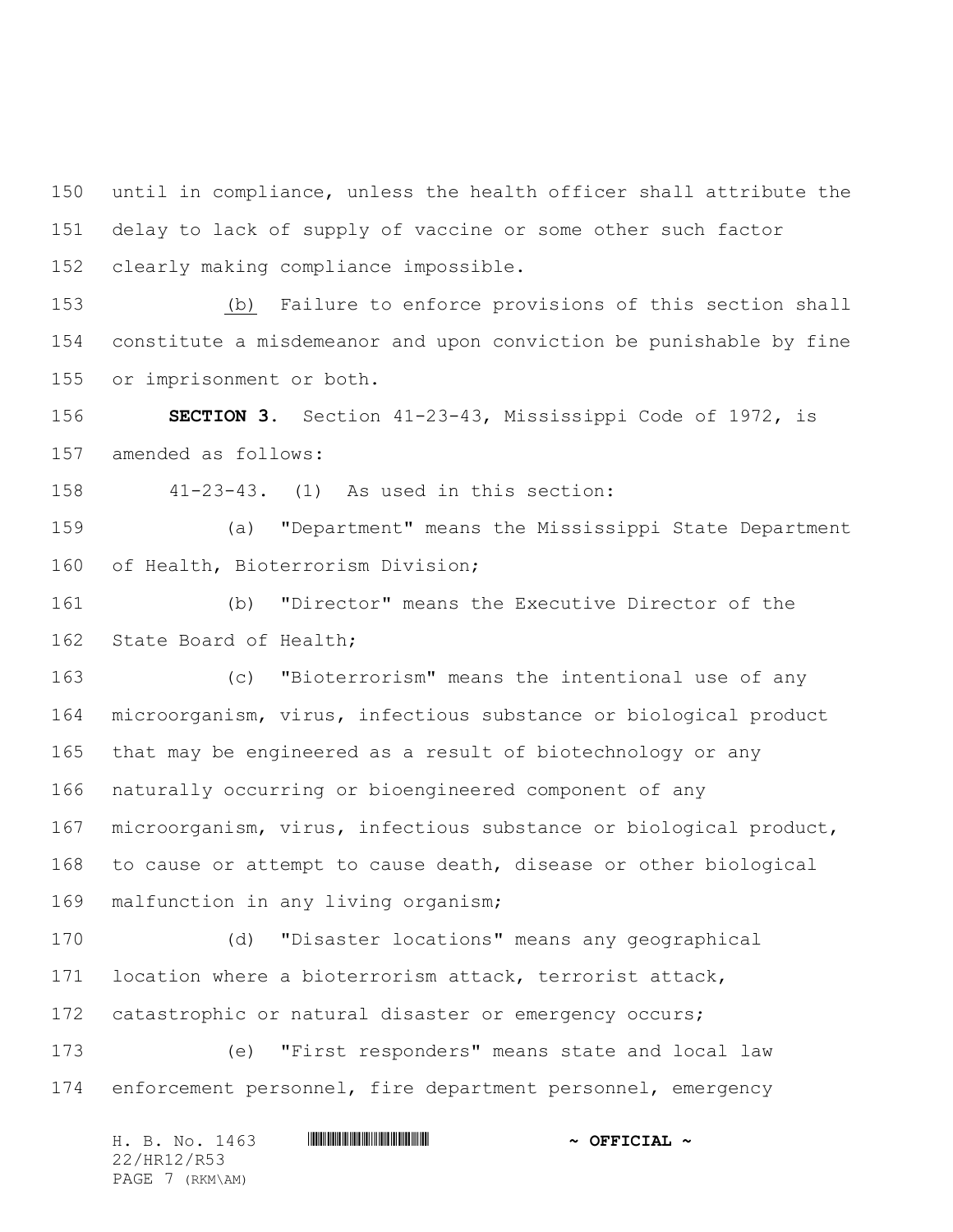medical personnel, emergency management personnel and public works personnel who may be deployed to bioterrorism attacks, terrorist attacks, catastrophic or natural disasters and emergencies.

 (2) The department shall offer a vaccination program for first responders who may be exposed to infectious diseases when deployed to disaster locations. The vaccinations shall include, but are not limited to, hepatitis A vaccination, hepatitis B vaccination, diphtheria-tetanus vaccination, influenza vaccination, pneumococcal vaccination and other vaccinations when recommended by the United States Public Health Service and in accordance with Federal Emergency Management Directors Policy. Immune globulin will be made available when necessary.

 (3) Participation in the vaccination program shall be 188 voluntary by the first responders, except for first responders who are classified as having "occupational exposure" to blood borne pathogens as defined by the Occupational Safety and Health Administration Standard contained at 29 CFR 1910.10300, who shall be required to take the designated vaccinations or otherwise required by law. A first responder may not be required to be vaccinated against COVID-19, notwithstanding any law, rule, regulation, ordinance, proclamation, resolution, order or other governmental instrument to the contrary.

 (4) A first responder shall be exempt from vaccinations when a written statement from a licensed physician is presented indicating that a vaccine is medically contraindicated for that

H. B. No. 1463 \*HR12/R53\* **~ OFFICIAL ~** 22/HR12/R53 PAGE 8 (RKM\AM)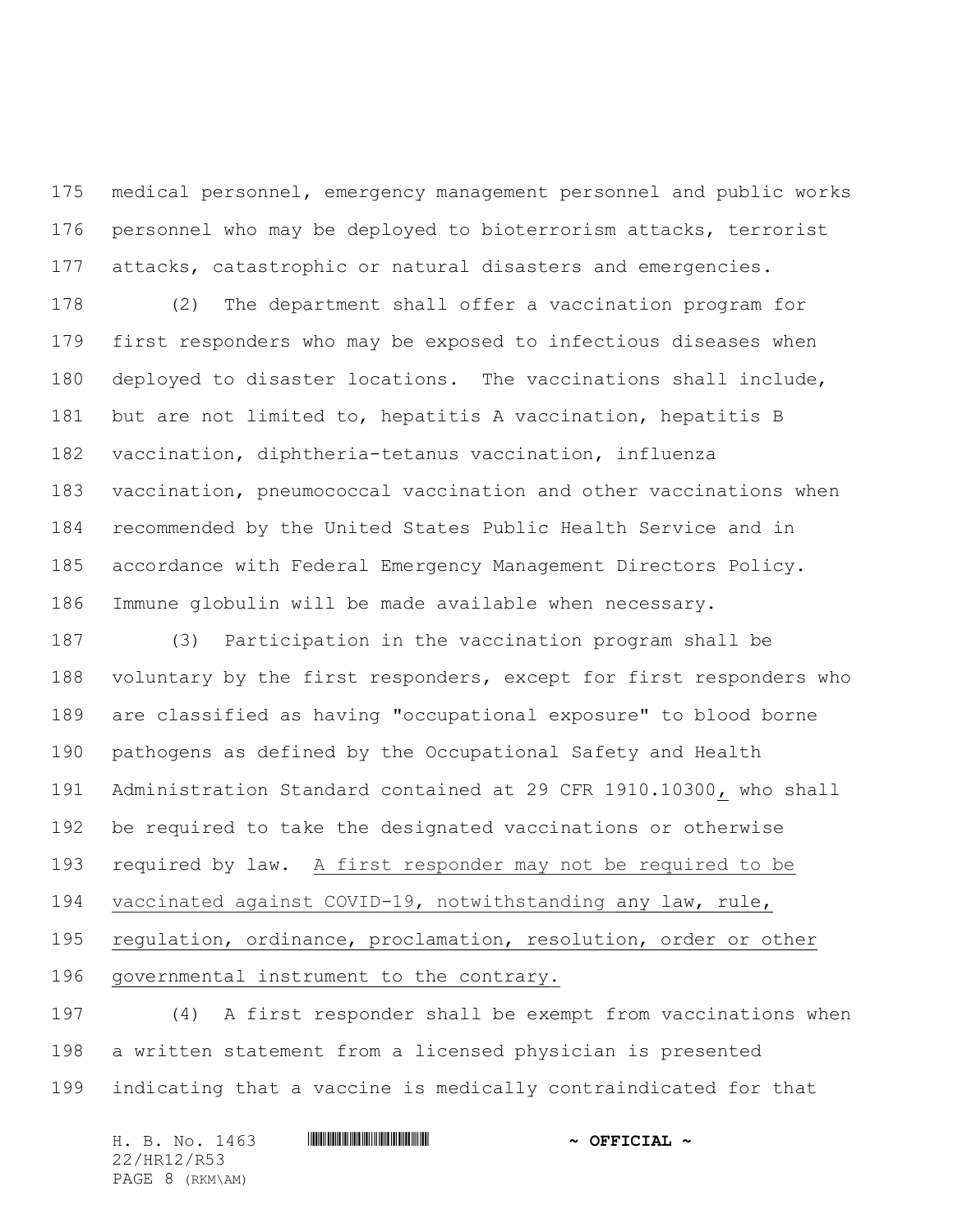person or the first responder signs a written statement that the administration of a vaccination conflicts with their religious tenets.

 (5) If there is a vaccine shortage, the director, in consultation with the Governor and the Centers for Disease Control and Prevention, shall give priority for vaccination to first responders.

 (6) The department shall notify first responders to the availability of the vaccination program and shall provide educational materials on ways to prevent exposure to infectious diseases.

 (7) The department may contract with county and local health departments, not-for-profit home health care agencies, hospitals and physicians to administer a vaccination program for first responders.

 (8) This section shall be effective upon receipt of federal funding and/or federal grants for administering a first responders vaccination program. Upon receipt of that funding, the department shall make available the vaccines to first responders as provided in this section.

 **SECTION 4.** Section 41-88-3, Mississippi Code of 1972, is amended as follows:

 41-88-3. (1) The State Department of Health is responsible for assuring that all children in the state are appropriately immunized against vaccine-preventable diseases. In order to

H. B. No. 1463 \*HR12/R53\* **~ OFFICIAL ~** 22/HR12/R53 PAGE 9 (RKM\AM)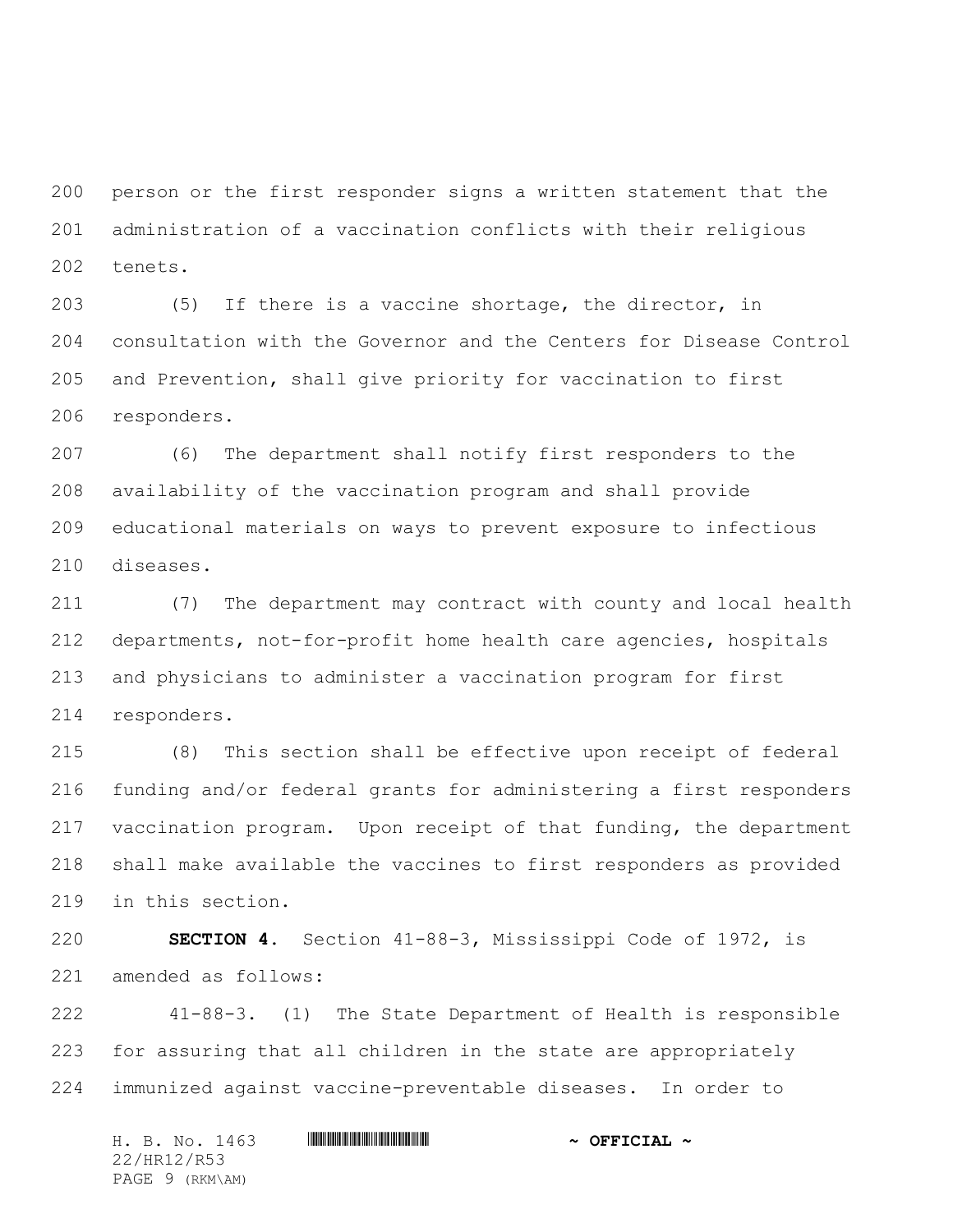improve the state's immunization levels in children, the State Department of Health shall enhance current immunization activities and focus on children receiving all recommended immunizations by twenty-four (24) months of age. The immunizations shall be administered according to the recommendations of the national Advisory Committee on Immunization Practices (ACIP); however, notwithstanding the ACIP recommendations or any law, rule, regulation, ordinance, proclamation, resolution, order or other governmental instrument to the contrary, a child may not be required to be vaccinated against COVID-19. The administration of vaccine shall not be delayed due to a reluctance of the health care provider to administer multiple immunizations in a visit. The department shall improve parent compliance and provide more timely scheduling, recall and follow-up in order to achieve national and state immunization level goals.

 (2) The State Department of Health shall establish a statewide childhood immunization registry to which all health care providers will report the administration of childhood immunizations. The State Board of Health will promulgate rules and regulations needed to implement this section. The department shall make information regarding the immunization status of children in the registry available to the parents/guardians of the child, health care providers and individuals or organizations that are required to report on the immunizations status of children in their care.

22/HR12/R53 PAGE 10 (RKM\AM)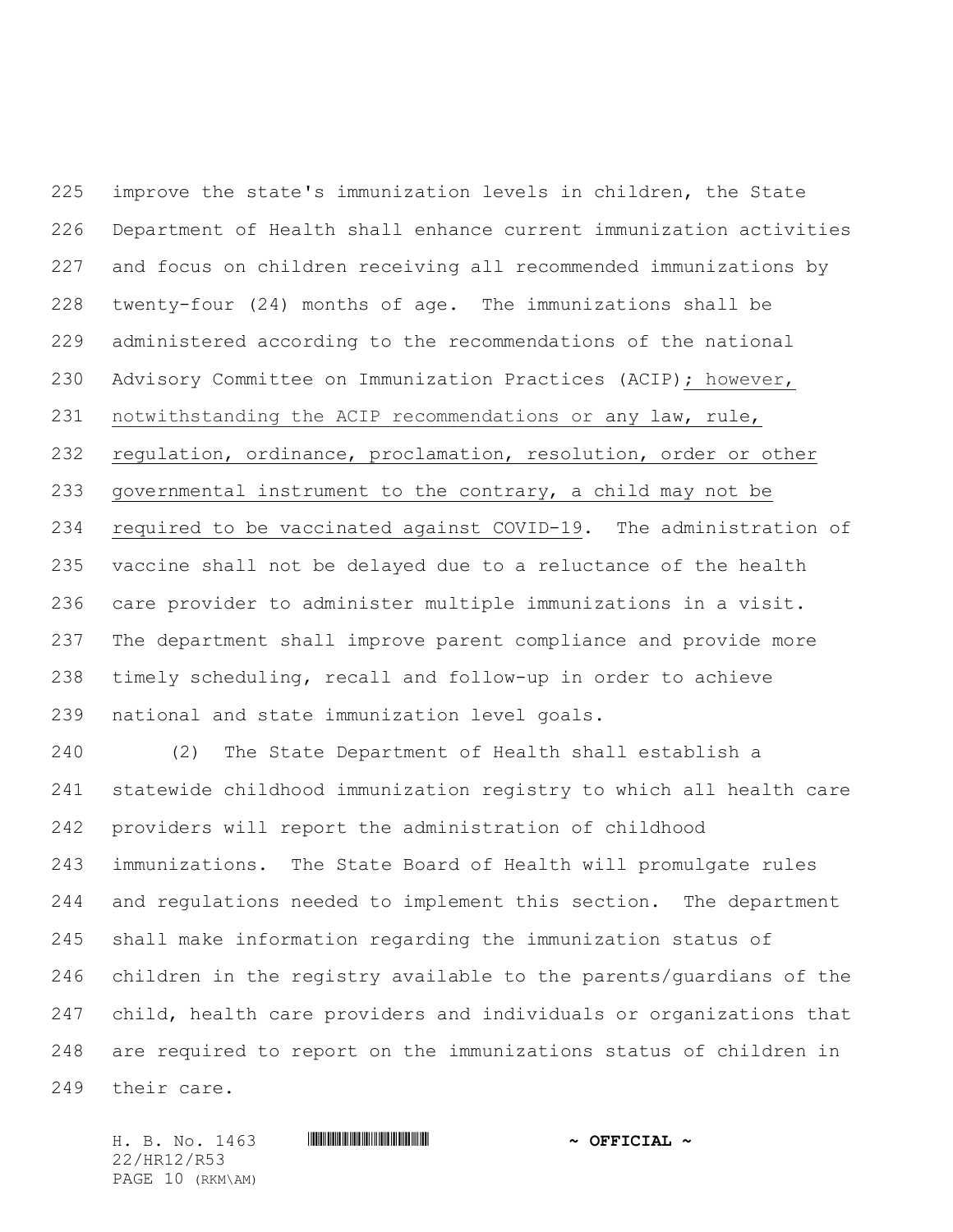**SECTION 5.** Section 33-15-11, Mississippi Code of 1972, is amended as follows:

 33-15-11. (a) The Governor shall have general direction and control of the activities of the Emergency Management Agency and Council and shall be responsible for the carrying out of the provisions of this article, and in the event of a man-made, technological or natural disaster or emergency beyond local control, may assume direct operational control over all or any part of the emergency management functions within this state. (b) In performing his duties under this article, the

Governor is further authorized and empowered:

 (1) To make, amend and rescind the necessary orders, rules and regulations to carry out the provisions of this article with due consideration of the plans of the federal government, and to enter into disaster assistance grants and agreements with the federal government under the terms as may be required by federal law.

 (2) To work with the Mississippi Emergency Management Agency in preparing a comprehensive plan and program for the emergency management of this state, such plan and program to be integrated into and coordinated with the emergency management plans of the federal government and of other states to the fullest possible extent, and to coordinate the preparation of plans and programs for emergency management by the political subdivisions of this state, such local plans to be integrated into and coordinated

H. B. No. 1463 \*HR12/R53\* **~ OFFICIAL ~** 22/HR12/R53 PAGE 11 (RKM\AM)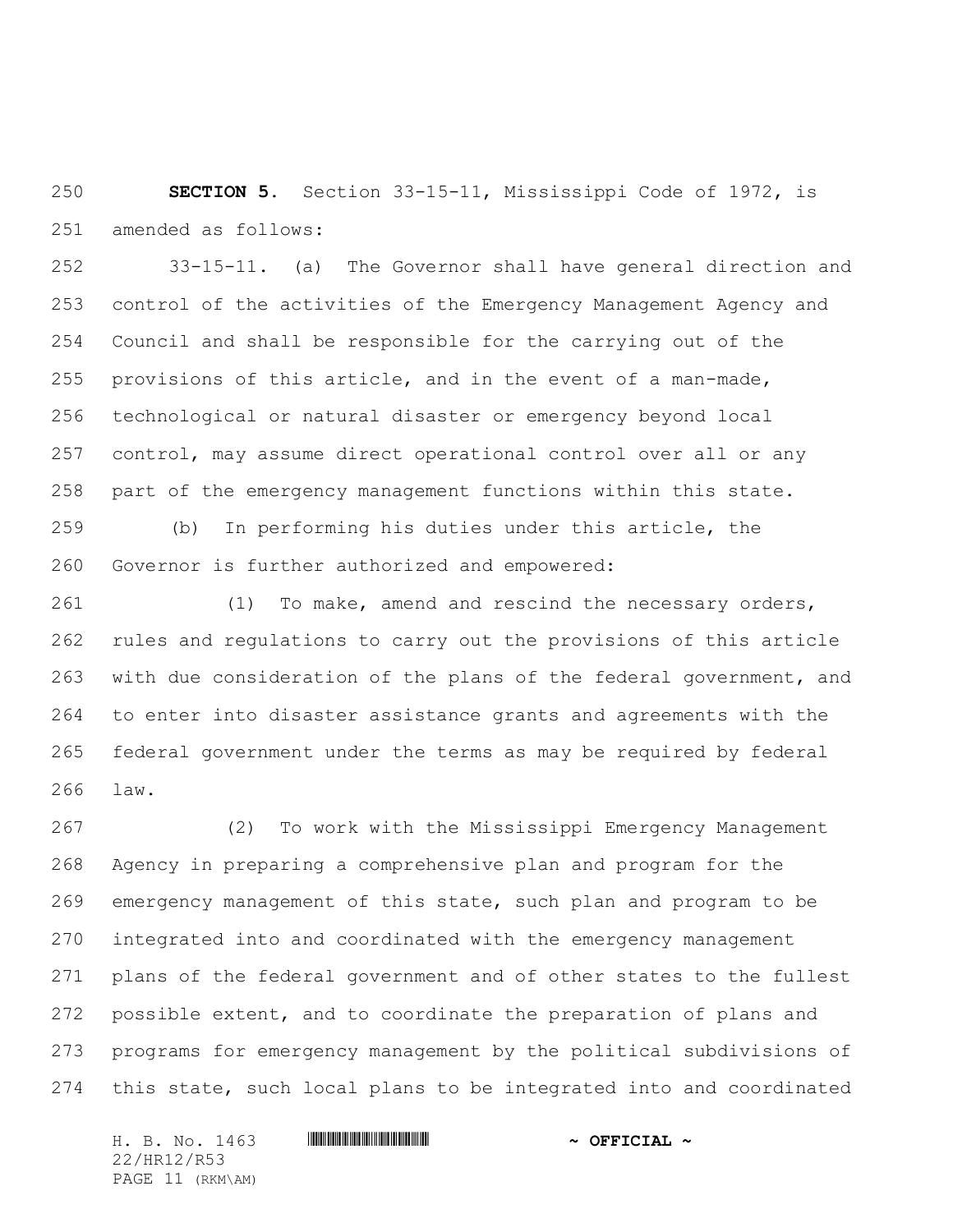with the emergency management plan and program of this state to the fullest possible extent.

 (3) In accordance with such plan and program for emergency management of this state, to ascertain the requirements of the state or the political subdivisions thereof for food or clothing or other necessities of life in the event of attack or natural or man-made or technological disasters and to plan for and procure supplies, medicines, materials and equipment, and to use and employ from time to time any of the property, services and resources within the state, for the purposes set forth in this article; to make surveys of the industries, resources and facilities within the state as are necessary to carry out the purposes of this article; to institute training programs and public information programs, and to take all other preparatory steps, including the partial or full mobilization of emergency management organizations in advance of actual disaster, to insure the furnishing of adequately trained and equipped forces of emergency management personnel in time of need.

 (4) To cooperate with the President and the heads of the Armed Forces, and the Emergency Management Agency of the United States, and with the officers and agencies of other states in matters pertaining to the emergency management of the state and nation and the incidents thereof; and in connection therewith, to take any measures which he may deem proper to carry into effect any request of the President and the appropriate federal officers

H. B. No. 1463 \*HR12/R53\* **~ OFFICIAL ~** 22/HR12/R53 PAGE 12 (RKM\AM)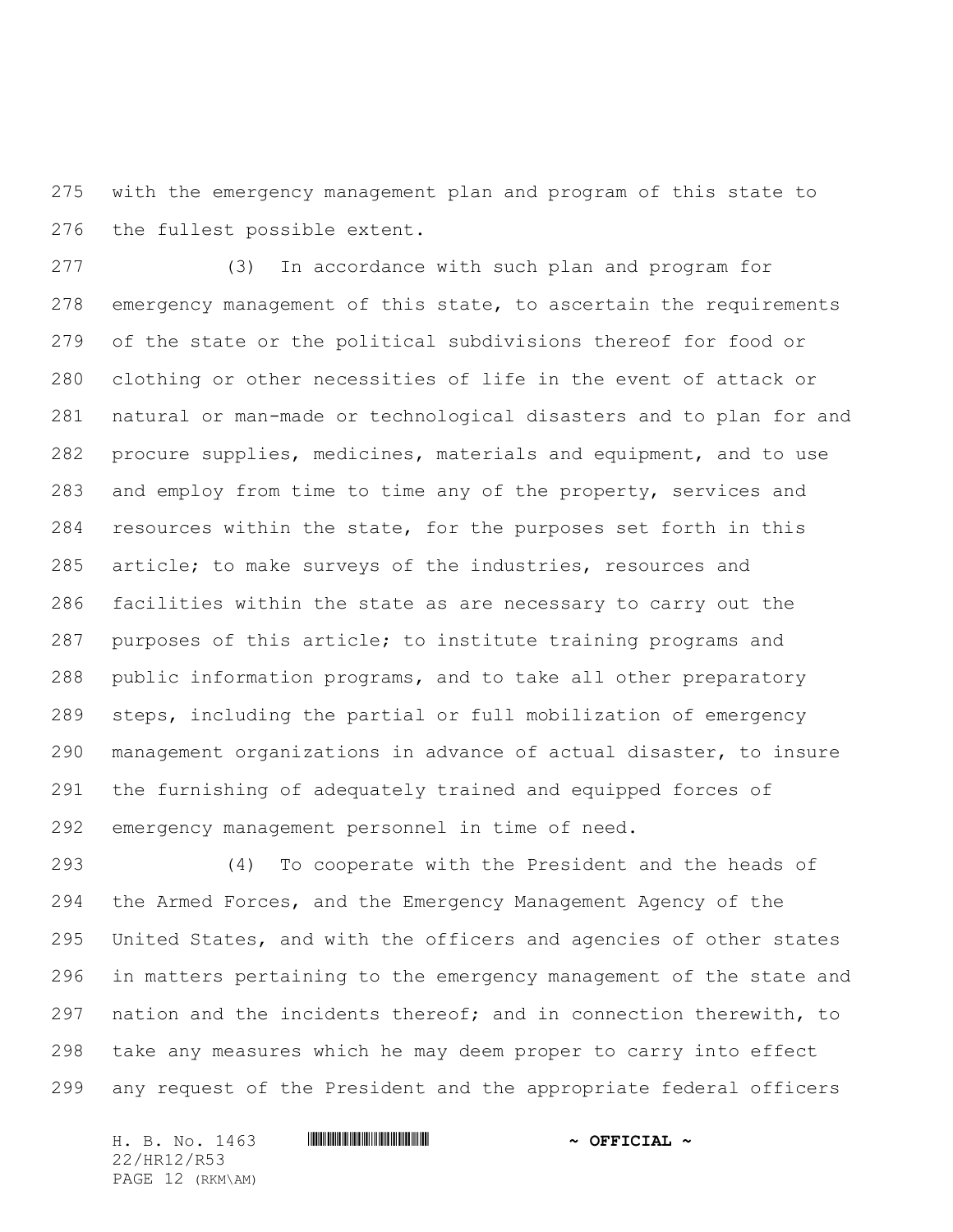and agencies, for any action looking to emergency management, including the direction or control of (a) blackouts and practice blackouts, air raid drills, mobilization of emergency management forces, and other tests and exercises, (b) warnings and signals for drills or attacks and the mechanical devices to be used in connection therewith, (c) the effective screening or extinguishing of all lights and lighting devices and appliances, (d) shutting off water mains, gas mains, electric power connections and the suspension of all other utility services, (e) the conduct of civilians and the movement and cessation of movement of pedestrians and vehicular traffic during, prior and subsequent to drills or attack, (f) public meetings or gatherings under emergency conditions, and (g) the evacuation and reception of the civilian population.

 (5) To take such action and give such directions to state and local law enforcement officers and agencies as may be reasonable and necessary for the purpose of securing compliance with the provisions of this article and with the orders, rules and regulations made pursuant thereto.

 (6) To employ such measures and give such directions to the state or local boards of health as may be reasonably necessary for the purpose of securing compliance with the provisions of this article or with the findings or recommendations of such boards of health by reason of conditions arising from enemy attack or the

H. B. No. 1463 \*HR12/R53\* **~ OFFICIAL ~** 22/HR12/R53 PAGE 13 (RKM\AM)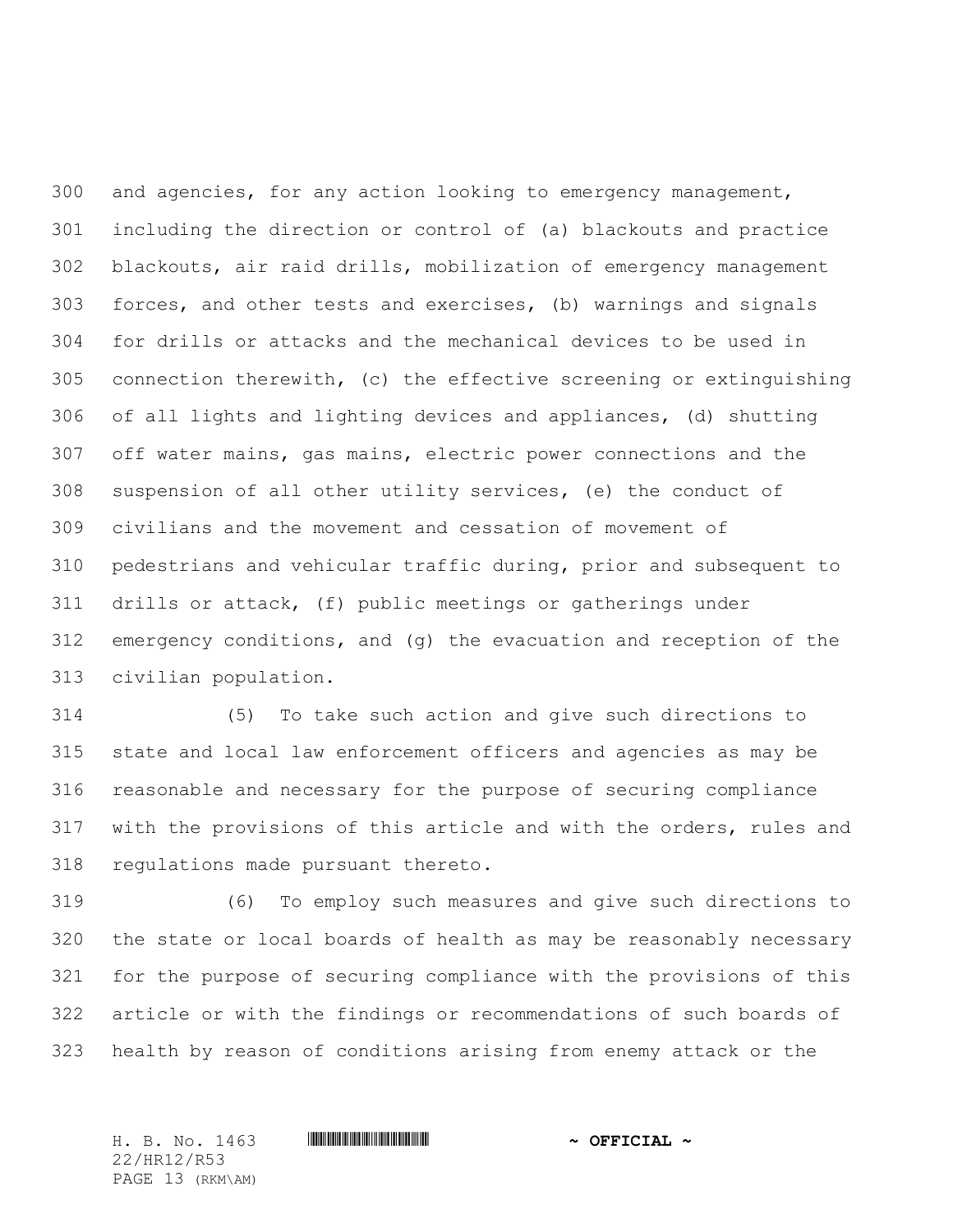threat of enemy attack or natural, man-made or technological disaster.

 (7) To utilize the services and facilities of existing officers and agencies of the state and of the political subdivisions thereof; and all such officers and agencies shall cooperate with and extend their services and facilities to the Governor as he may request.

 (8) To establish agencies and offices and to appoint executive, technical, clerical and other personnel as may be necessary to carry out the provisions of this article including, with due consideration to the recommendation of the local authorities, part-time or full-time state and regional area directors.

 (9) To delegate any authority vested in him under this article, and to provide for the subdelegation of any such authority.

 (10) On behalf of this state to enter into reciprocal aid agreements or compacts with other states and the federal government, either on a statewide basis or local political subdivision basis or with a neighboring state or province of a foreign country. Such mutual aid arrangements shall be limited to the furnishings or exchange of food, clothing, medicine and other supplies; engineering services; emergency housing; police services; national or state guards while under the control of the state; health, medical and related services; firefighting, rescue,

H. B. No. 1463 \*HR12/R53\* **~ OFFICIAL ~** 22/HR12/R53 PAGE 14 (RKM\AM)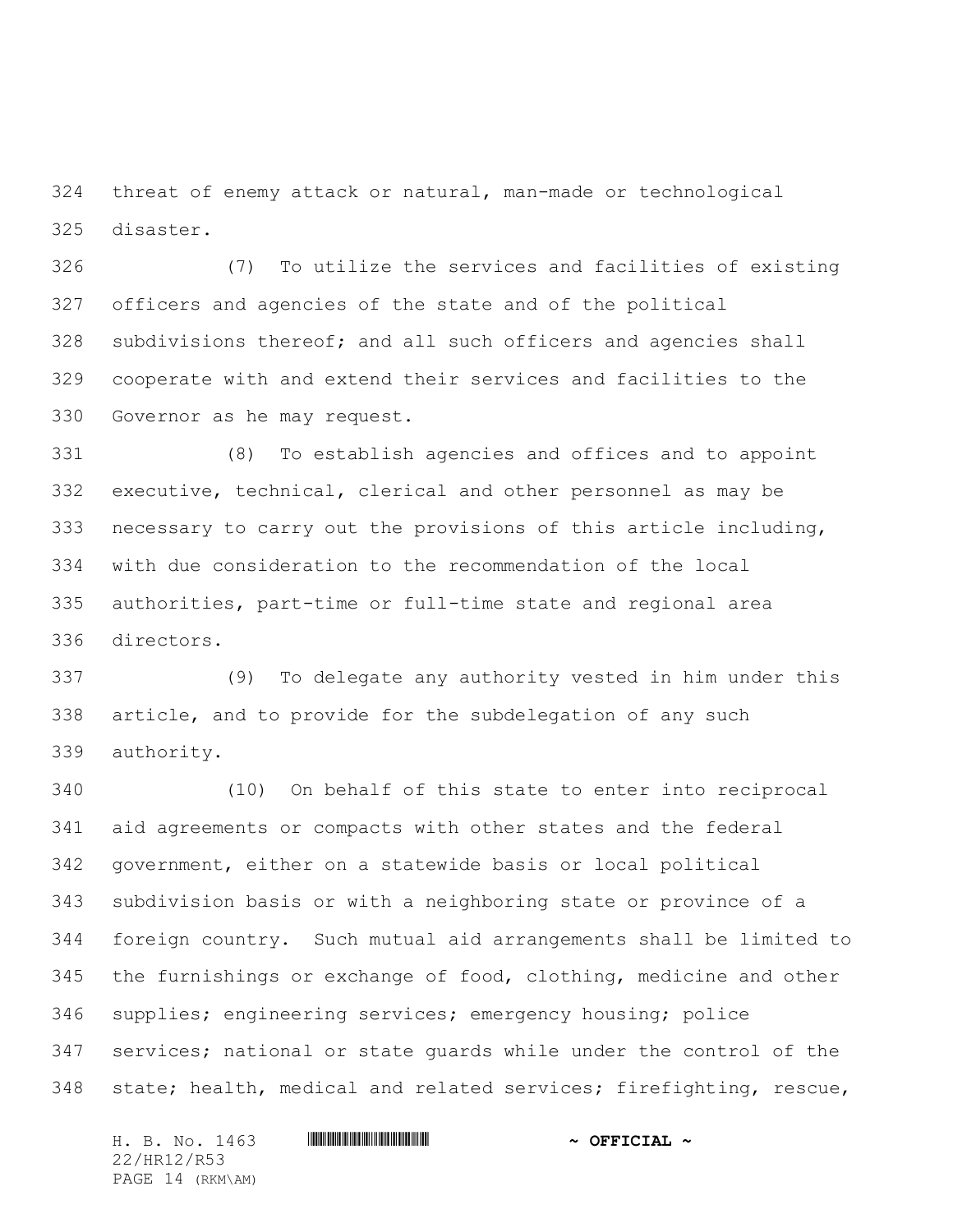transportation and construction services and equipment; personnel necessary to provide or conduct these services; and such other supplies, equipment, facilities, personnel and services as may be needed; the reimbursement of costs and expenses for equipment, supplies, personnel and similar items for mobile support units, firefighting and police units and health units; and on such terms and conditions as are deemed necessary.

 (11) To sponsor and develop mutual aid plans and agreements between the political subdivisions of the state, similar to the mutual aid arrangements with other states referred to above.

 (12) To collect information and data for assessment of vulnerabilities and capabilities within the borders of Mississippi as it pertains to the nation and state's security and homeland defense. This information shall be exempt from the Mississippi Public Records Act, Section 25-61-1 et seq.

 (13) Authorize any agency or arm of the state to create a special emergency management revolving fund, accept donations, contributions, fees, grants, including federal funds, as may be necessary for such agency or arm of the state to administer its functions of this article as set forth in the Executive Order of the Governor.

 (14) To authorize the Commissioner of Public Safety to select, train, organize and equip a ready reserve of auxiliary highway patrolmen.

H. B. No. 1463 \*HR12/R53\* **~ OFFICIAL ~** 22/HR12/R53 PAGE 15 (RKM\AM)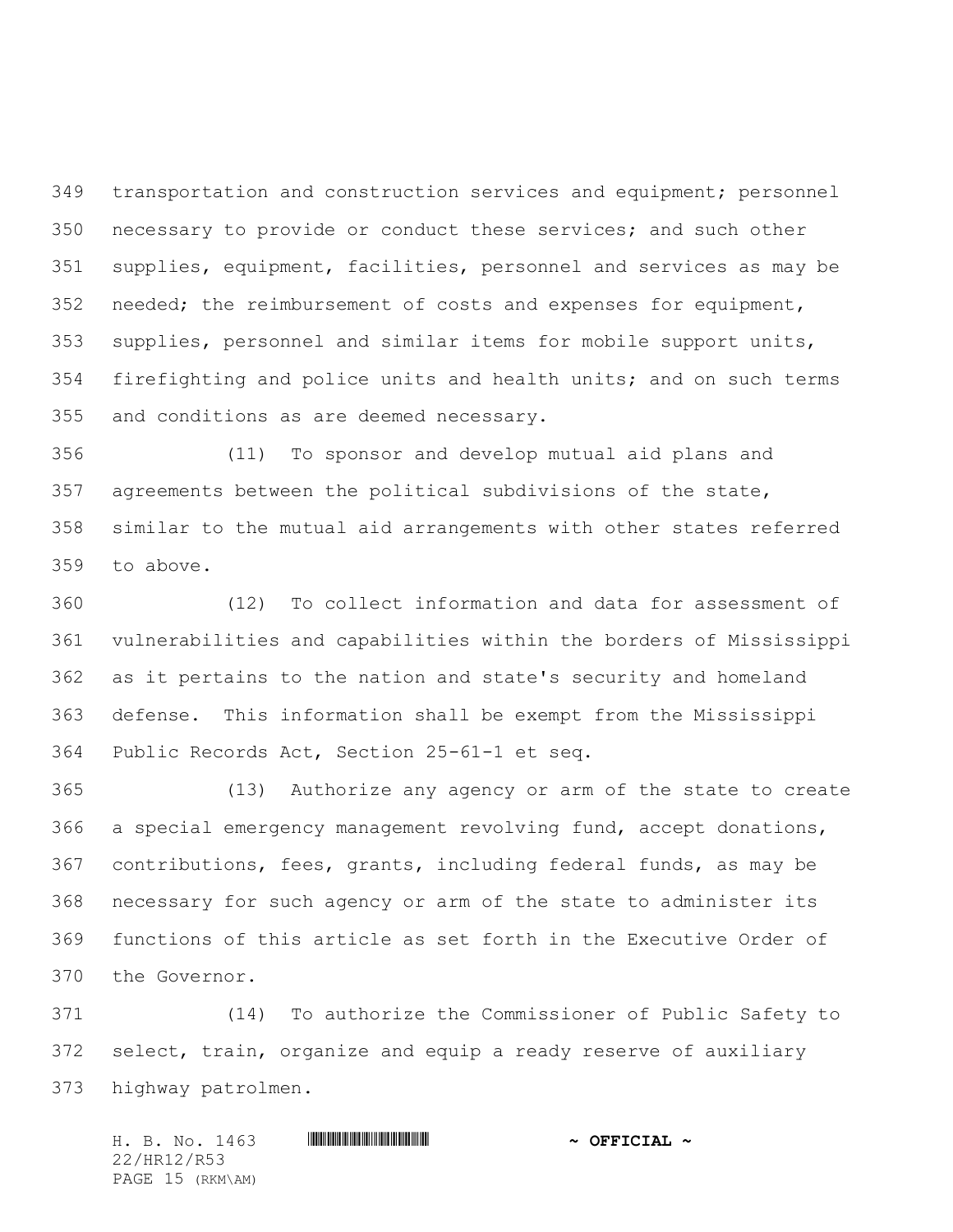(15) To suspend or limit the sale, dispensing or transportation of alcoholic beverages, firearms, explosives and combustibles.

 (16) To control, restrict and regulate by rationing, freezing, use of quotas, prohibitions on shipments, price-fixing, allocation or other means, the use, sale or distribution of food, feed, fuel, clothing and other commodities, materials, goods or services.

 (17) To proclaim a state of emergency in an area affected or likely to be affected thereby when he finds that the conditions described in Section 33-15-5(g) exist, or when he is requested to do so by the mayor of a municipality or by the president of the board of supervisors of a county, or when he finds that a local authority is unable to cope with the emergency. Such proclamation shall be in writing and shall take effect immediately upon its execution by the Governor. As soon thereafter as possible, such proclamation shall be filed with the Secretary of State and be given widespread notice and publicity. The Governor, upon advice of the director, shall review the need for continuing the state of emergency at least every thirty (30) days until the emergency is terminated and shall proclaim a reduction of area or the termination of the state of emergency at the earliest possible date that conditions warrant.

 (18) To declare an emergency impact area when he finds that the conditions described in Section 33-15-5(o) exist. The

H. B. No. 1463 \*HR12/R53\* **~ OFFICIAL ~** 22/HR12/R53 PAGE 16 (RKM\AM)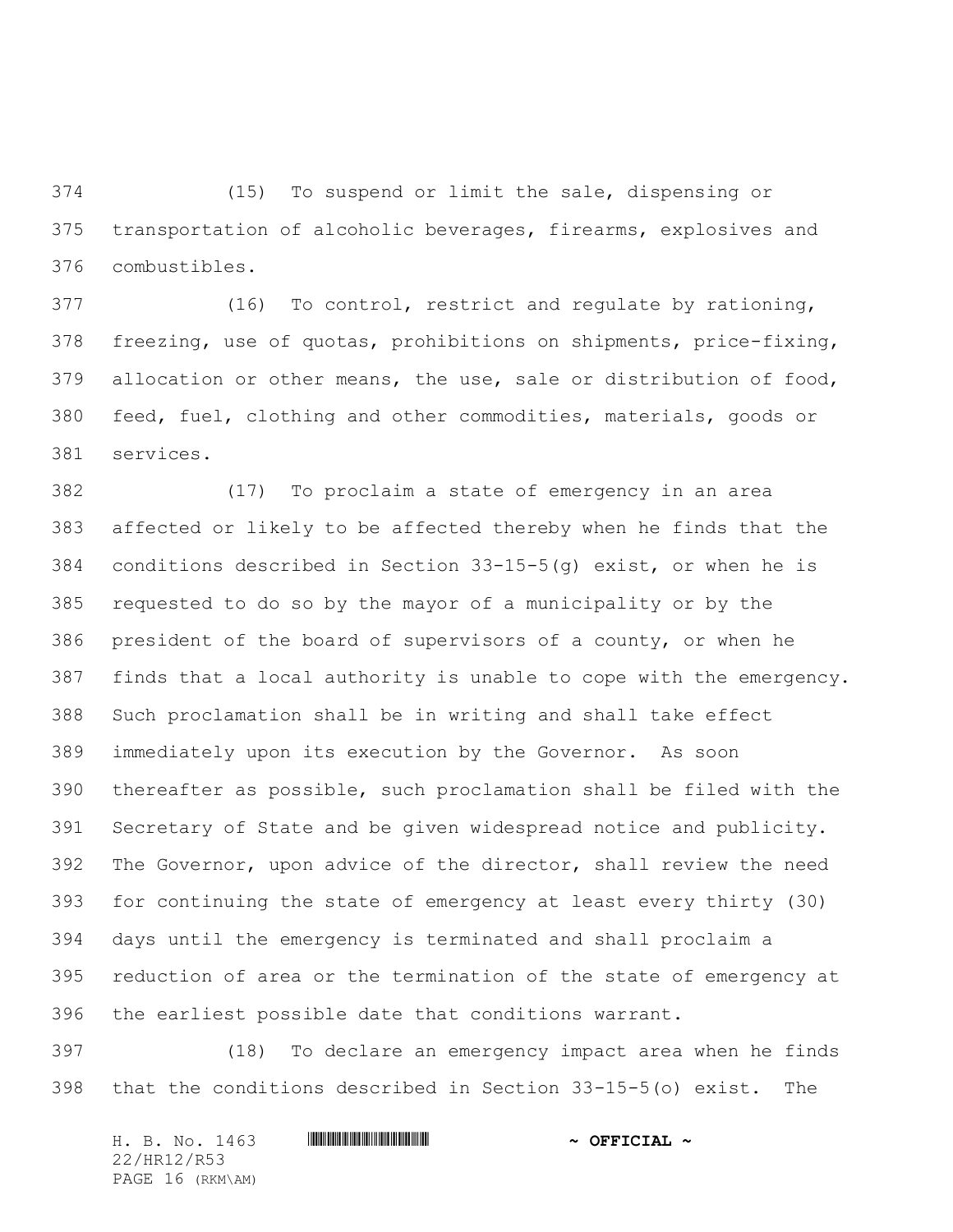proclamation shall be in writing and shall take effect immediately upon its execution by the Governor. As soon as possible, the proclamation shall be filed with the Secretary of State and be given widespread notice and publicity. The Governor shall review the need for continuing the declaration of emergency impact area at least every thirty (30) days until the emergency is terminated, and shall proclaim the reduction of the emergency impact area or termination of the declaration of emergency impact area at the earliest date or dates possible.

 (c) In addition to the powers conferred upon the Governor in this section, the Legislature hereby expressly delegates to the Governor the following powers and duties in the event of an impending enemy attack, an enemy attack, or a man-made, technological or natural disaster where such disaster is beyond local control:

 (1) To suspend the provisions of any regulatory statute prescribing the procedures for conduct of state business, or the orders, rules or regulations of any state agency, if strict compliance with the provisions of any statute, order, rule or regulation would in any way prevent, hinder or delay necessary action in coping with a disaster or emergency.

 (2) To transfer the direction, personnel or functions of state agencies, boards, commissions or units thereof for the purpose of performing or facilitating disaster or emergency services.

H. B. No. 1463 \*HR12/R53\* **~ OFFICIAL ~** 22/HR12/R53 PAGE 17 (RKM\AM)